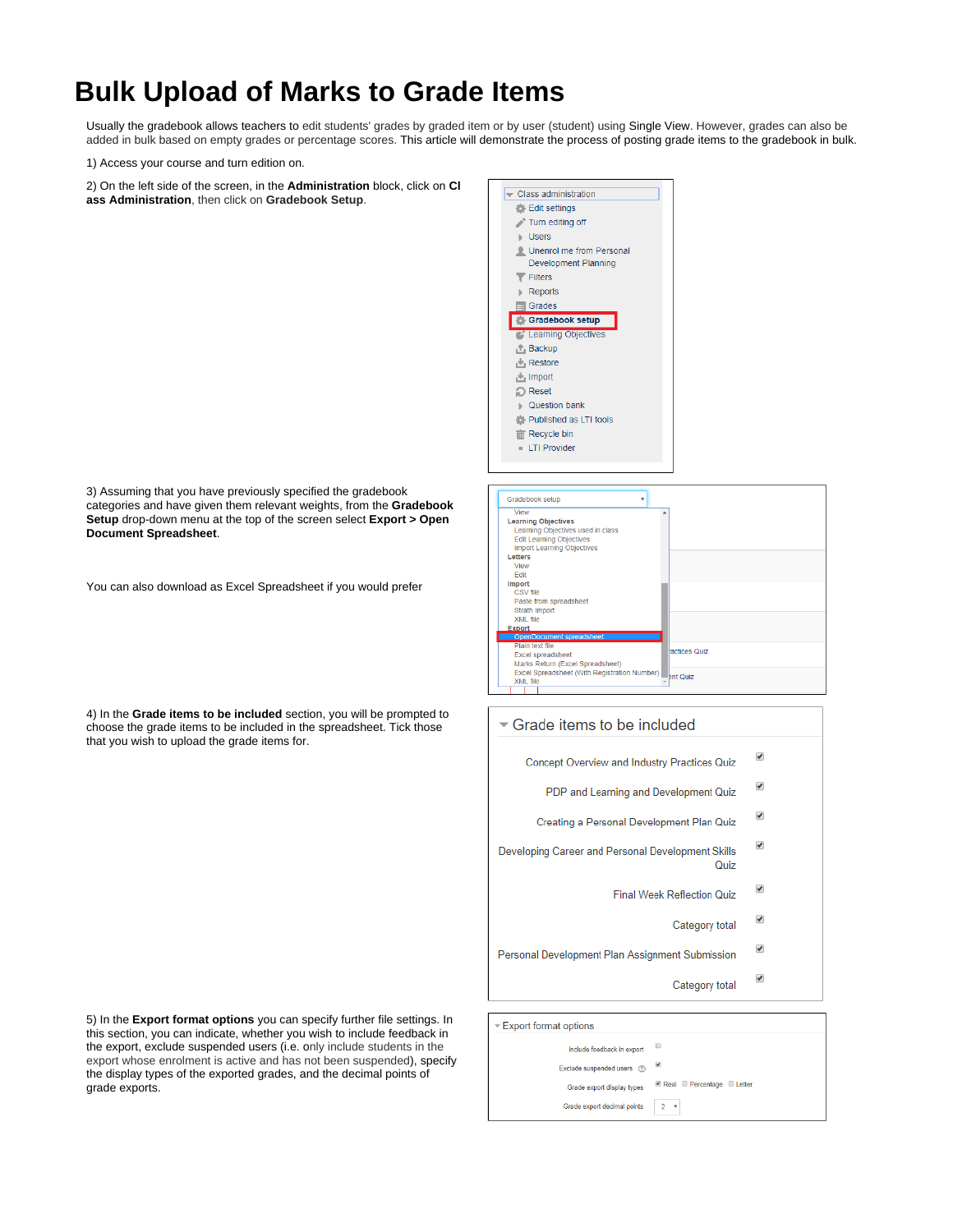6) Once you have indicated all settings that apply, click on **Download** at the bottom of the screen, which will trigger an Excel file download.

It is best practice to import only spreadsheets that were derived from exports from the MyPlace Gradebook.

7) Open the Excel file you downloaded and insert the grades into the relevant columns and rows, corresponding with each assignment's and student's details, respectively.

⊕

➀

Remember to save the created file in a .csv format to ensure a smooth data import.

8) Once you are finished, go back to MyPlace and from the same dropdown menu select import CSV file.

| 9) Use the drag and drop function or the <b>Choose a file</b> button to upload |  |
|--------------------------------------------------------------------------------|--|
| your file. Adjust other settings if relevant, then click <b>Upload grades.</b> |  |

If you need to overwrite some existing grades you had already uploaded, tick '**Force Input'** otherwise leave it un-ticked

10) The next page will display a confirmation screen, where you can review your submission and adjust the grade item categories that you wish your grades to be inserted in to.

In the **Import preview** settings at the top of the page you can review the grades from the sheet you uploaded, making sure that they are the correct entries.

11) In the **Identify user by** category you can choose what to use to map the data from the spreadsheet with. Specifically, there are two options:

- map from where you can select the column in the spreadsheet containing data for identifying the user, such as username, user ID or email address.
- map to where you should select the same identifying data as selected for 'Map from'.

|            |  |  |    |    |    |    | Email addr Quiz: Con(Quiz: PDP Quiz: Crea Quiz: DeveQuiz: Final Practical toAssignmer CourseworAssignmer Project total |
|------------|--|--|----|----|----|----|------------------------------------------------------------------------------------------------------------------------|
| ffox1@non  |  |  | 49 |    |    |    |                                                                                                                        |
| ffox2@non  |  |  | 41 | 89 | 89 | 89 | 89                                                                                                                     |
| something  |  |  | 50 | 79 | 79 | 79 | 79                                                                                                                     |
| something  |  |  | 80 | 42 | 42 | 42 | 42                                                                                                                     |
| abbb@abb   |  |  | 71 | 38 | 38 | 38 | 38                                                                                                                     |
| testf6@nor |  |  | 86 | 68 | 68 | 68 | 68                                                                                                                     |



| Import CSV $\circledcirc$                        |                                                                                                      |
|--------------------------------------------------|------------------------------------------------------------------------------------------------------|
| - Import file                                    |                                                                                                      |
| File*                                            | Maximum size for new files: 1003MB<br>Choose a file.<br>Personal Development Planning Grades (1) csv |
|                                                  |                                                                                                      |
|                                                  | Accepted file types:                                                                                 |
|                                                  | Comma-separated values<br>Text file bo                                                               |
| Encoding (2)                                     | UTF-8<br>٠                                                                                           |
| Separator (7)                                    | © Tab ® Comma © Colon © Semicolon                                                                    |
| Verbose scales (f)                               | Yes, y                                                                                               |
| Preview rows (2)                                 | $^{10}$<br>٠                                                                                         |
| Force import (2)                                 | $\Box$                                                                                               |
|                                                  | Upload grades                                                                                        |
| There are required fields in this form marked ** |                                                                                                      |
|                                                  |                                                                                                      |

|               | Import CSV <sup>®</sup> |              |             |                   |                            |                                                                                              |                                                                |                                                                                            |                                                                                                     |                                                        |                              |                                                                                             |
|---------------|-------------------------|--------------|-------------|-------------------|----------------------------|----------------------------------------------------------------------------------------------|----------------------------------------------------------------|--------------------------------------------------------------------------------------------|-----------------------------------------------------------------------------------------------------|--------------------------------------------------------|------------------------------|---------------------------------------------------------------------------------------------|
|               | <b>Import preview</b>   |              |             |                   |                            |                                                                                              |                                                                |                                                                                            |                                                                                                     |                                                        |                              |                                                                                             |
| First<br>name | Sumame                  | ID<br>number | Institution | <b>Department</b> | <b>Email address</b>       | <b>Quiz:</b><br>Concept<br>Overview<br>and<br>Industry<br><b>Practices</b><br>Quiz<br>(Real) | Quiz: PDP<br>and Learning<br>and<br>Development<br>Quiz (Real) | Quiz:<br><b>Creating a</b><br>Personal<br><b>Development</b><br><b>Plan Quiz</b><br>(Real) | <b>Quiz:</b><br>Developing<br>Career and<br>Personal<br>Development<br><b>Skills Quiz</b><br>(Real) | Quiz:<br>Final<br>Week<br>Reflection<br>Quiz<br>(Real) | Practical<br>total<br>(Real) | <b>Assignment:</b><br>Personal<br>Development<br>Plan<br>Assignment<br>Submission<br>(Real) |
| Test          | Firefox 1               |              |             |                   | flox1@nomail.com           | z                                                                                            | ä                                                              | 8                                                                                          | ż                                                                                                   | 4                                                      | 49                           | 77                                                                                          |
| Test          | Firefox 2               |              |             |                   | flox2@nomail.com           | ۵                                                                                            |                                                                | 8                                                                                          | A                                                                                                   | 3                                                      | 41                           | 89                                                                                          |
| Test          | Firefox 3               |              |             |                   | something@something.com    | 8                                                                                            | 8                                                              | A                                                                                          | 6                                                                                                   | 4                                                      | 50                           | 79                                                                                          |
| Test          | Firefox 4               |              |             |                   | something4@something.com 9 |                                                                                              | ġ.                                                             | ٠                                                                                          | 6                                                                                                   | 9                                                      | 80                           | D                                                                                           |
| Test          | Firefox 5               |              |             |                   | abbb@abbb.com              | ż                                                                                            | 9                                                              | 9                                                                                          | $\overline{3}$                                                                                      | 8                                                      | 71                           | 38                                                                                          |
| Test          | Firefox 6               |              |             |                   | test6@nomail.com           | 4                                                                                            | 10                                                             | 9                                                                                          | 9                                                                                                   | 9                                                      | 86                           | 68                                                                                          |
|               |                         |              |             |                   |                            |                                                                                              |                                                                |                                                                                            |                                                                                                     |                                                        |                              |                                                                                             |

- Identify user by

|  | Map from $\circled{?}$ Email address             |  |
|--|--------------------------------------------------|--|
|  |                                                  |  |
|  | Map to $\circledcirc$ Email address $\mathbf{v}$ |  |
|  |                                                  |  |